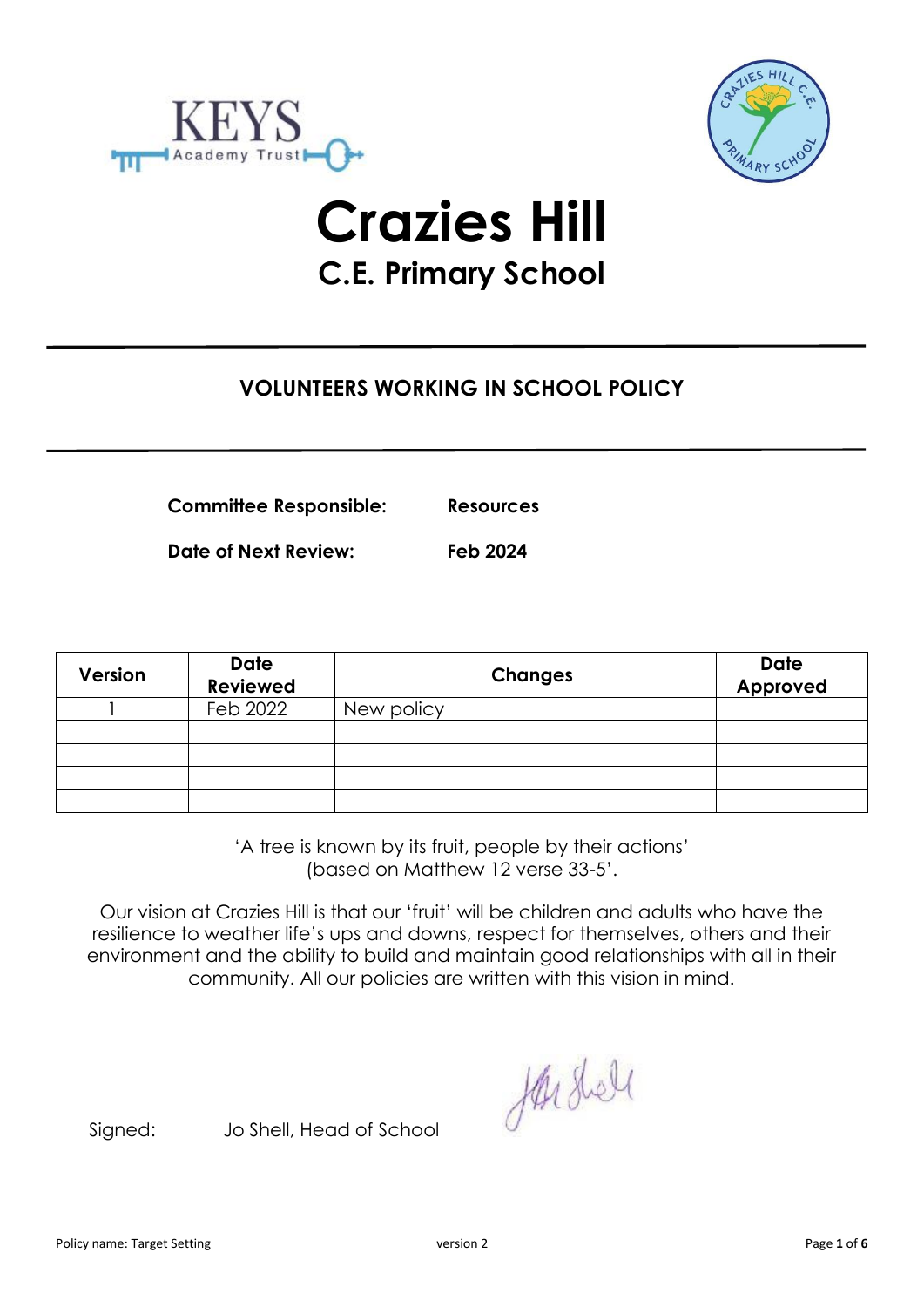Signed: Lesley Turville, Chair of Governors

#### **1.0 Introduction**

The Governors and staff recognise the valuable contribution made by volunteers working in our school in supporting the teaching and learning within the school and also supporting a wide range of opportunities/experiences for the children. There are a number of ways in which parents or other volunteers may contribute to the work of the school:

- 1. Assisting pupils with tasks, either individually or in small groups;
- 2. Assisting teachers with administrative tasks. e.g. preparing resources
- 3. Assisting with the supervision of pupils on educational visits.
- 4. Any other school events/learning activities deemed appropriate

It is at the schools' discretion (Individual class teacher/Head of School /Governing body) when, where and with what activities volunteers can support throughout the school. This includes not allowing volunteers into the school if they are not required. It is also important to recognise that whatever activity volunteers assist with, the responsibility for the children remains that of the professional staff of the school and ultimately the Governing Body.

### **2.0 Staff Responsibility**

Before supporting with school activities, it is the responsibility of school staff to:

- To make clear to the volunteer the exact nature of the task, and what his/her expectations are;
- To brief the volunteer in the use of specific equipment or apparatus, paying close attention to Health and safety issues;
- To inform the volunteer of any particular needs regarding individual children;
- To make clear to the volunteer if and when feedback regarding the outcome of a particular activity is to be given to the class teacher;
- To provide each volunteer with a Safeguarding Briefing and any other sets of guidelines appropriate to the activity with which he/she is helping.

School staff and volunteers should be aware that for the protection of both voluntary helpers and children, voluntary helpers should not be left unsupervised with a child. There will, however, be occasions when a helper may work with a small group of children outside the classroom within view of teaching staff.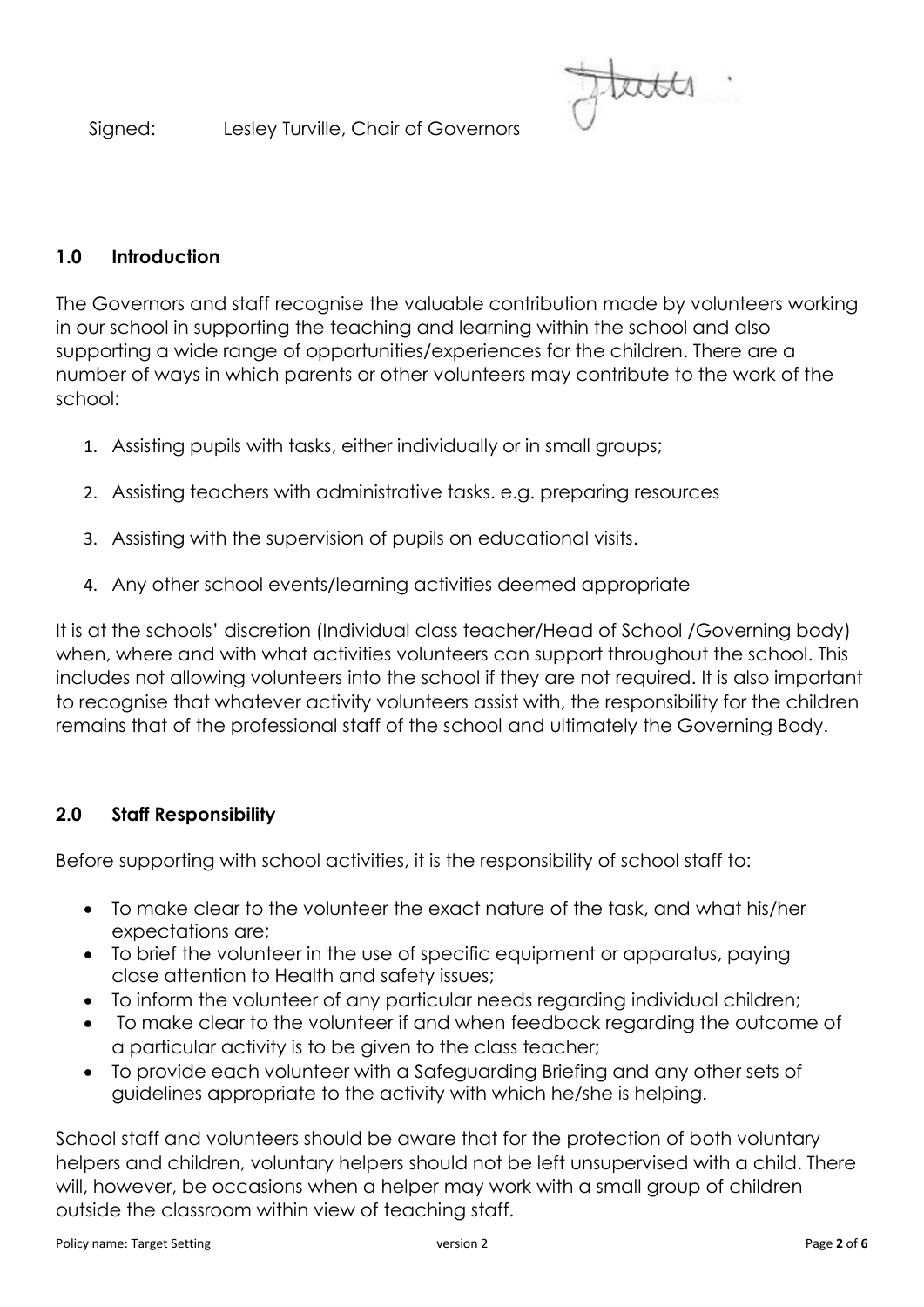# **3.0 Procedures**

Guidelines will be distributed to class teachers annually and if appropriate prior to the start of voluntary assistance.

- o All regular volunteers will need to complete a Volunteer Application form (Appendix A) Disqualification Declaration Form, Confidentiality form and a DBS check.
- o Regular volunteers are required to read Keeping Children Safe in Education Part 1 and Annex A
- o Volunteers need to enter the school via the main school entrance and sign in prior to any support being undertaken. A visitor's lanyard must be worn at all times.
- o Volunteers will not enter the school or classroom without the direct approval of school staff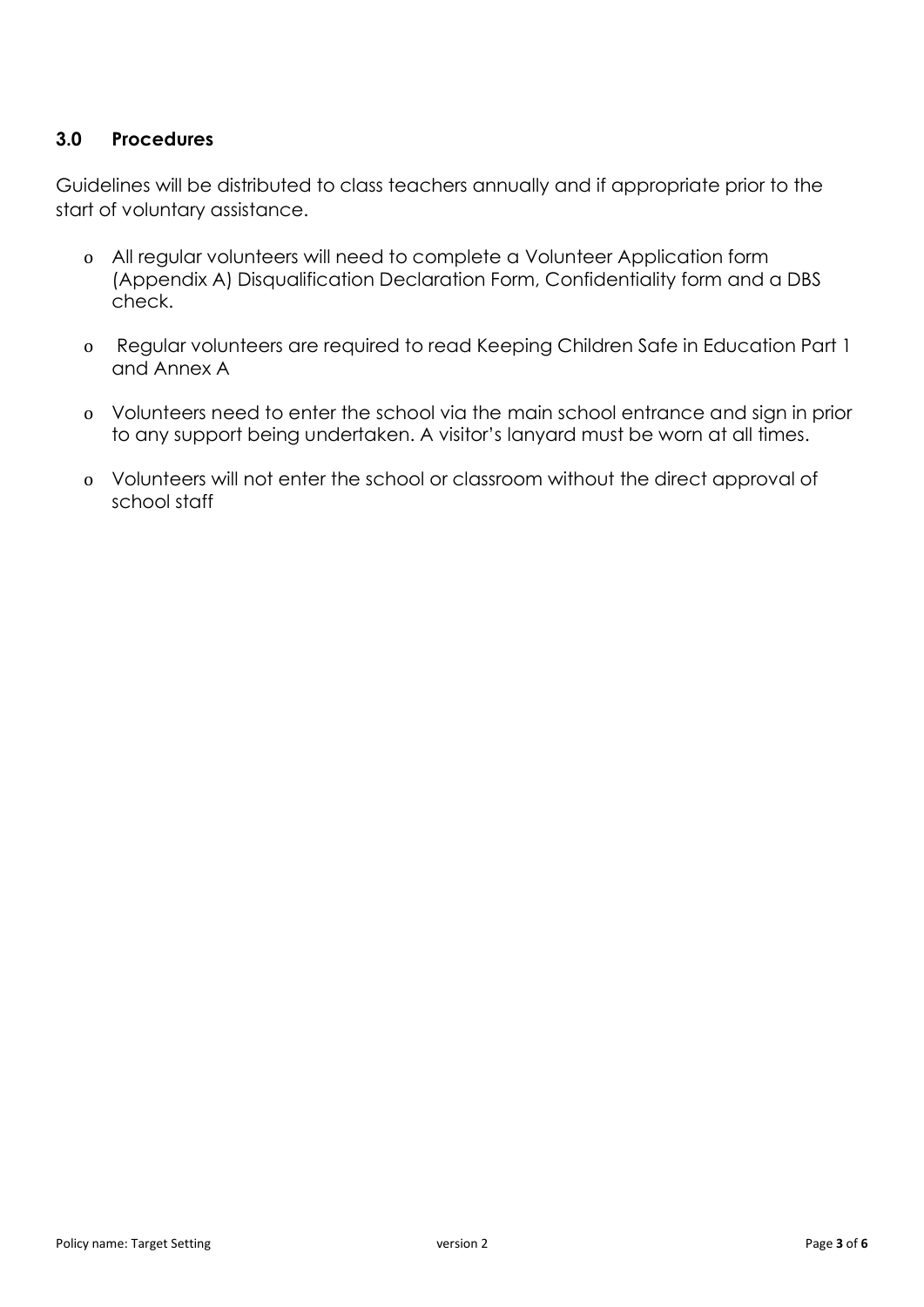# **Appendix A**

# **CRAZIES HILL CHURCH OF ENGLAND PRIMARY SCHOOL**

Request to Volunteer in School Application Form

| Name:                                                        |                 |                                |  |
|--------------------------------------------------------------|-----------------|--------------------------------|--|
| Address:                                                     |                 |                                |  |
|                                                              |                 |                                |  |
| Telephone number:                                            |                 |                                |  |
| Mobile number:                                               |                 |                                |  |
| Email address:                                               |                 |                                |  |
|                                                              |                 |                                |  |
| Are you a parent of children in school?   Yes                |                 | <b>No</b>                      |  |
| If yes, child(ren)'s name(s):                                |                 |                                |  |
|                                                              |                 |                                |  |
|                                                              |                 |                                |  |
|                                                              |                 |                                |  |
| Do you have a current WBC DBS                                |                 | <b>No</b><br>Yes               |  |
| clearance?                                                   |                 |                                |  |
| If yes, school will need to have sight of the original.      |                 |                                |  |
| If no, we will require you to complete an on-line DBS check. |                 |                                |  |
| When are you<br>available to support                         | Days and times: |                                |  |
| in school?                                                   |                 |                                |  |
| Please provide                                               | $\cdot$         |                                |  |
| details of 2                                                 |                 |                                |  |
| professional                                                 |                 |                                |  |
| referees:                                                    |                 |                                |  |
|                                                              | 2:              |                                |  |
| Office use only:                                             |                 |                                |  |
| DBS clearance received                                       |                 | Confidentiality & Safeguarding |  |
|                                                              |                 | agreement signed               |  |
| References received (If unknown to<br>school)                |                 | Safeguarding Policy signposted |  |
| Any other comments:                                          |                 |                                |  |
|                                                              |                 |                                |  |
|                                                              |                 |                                |  |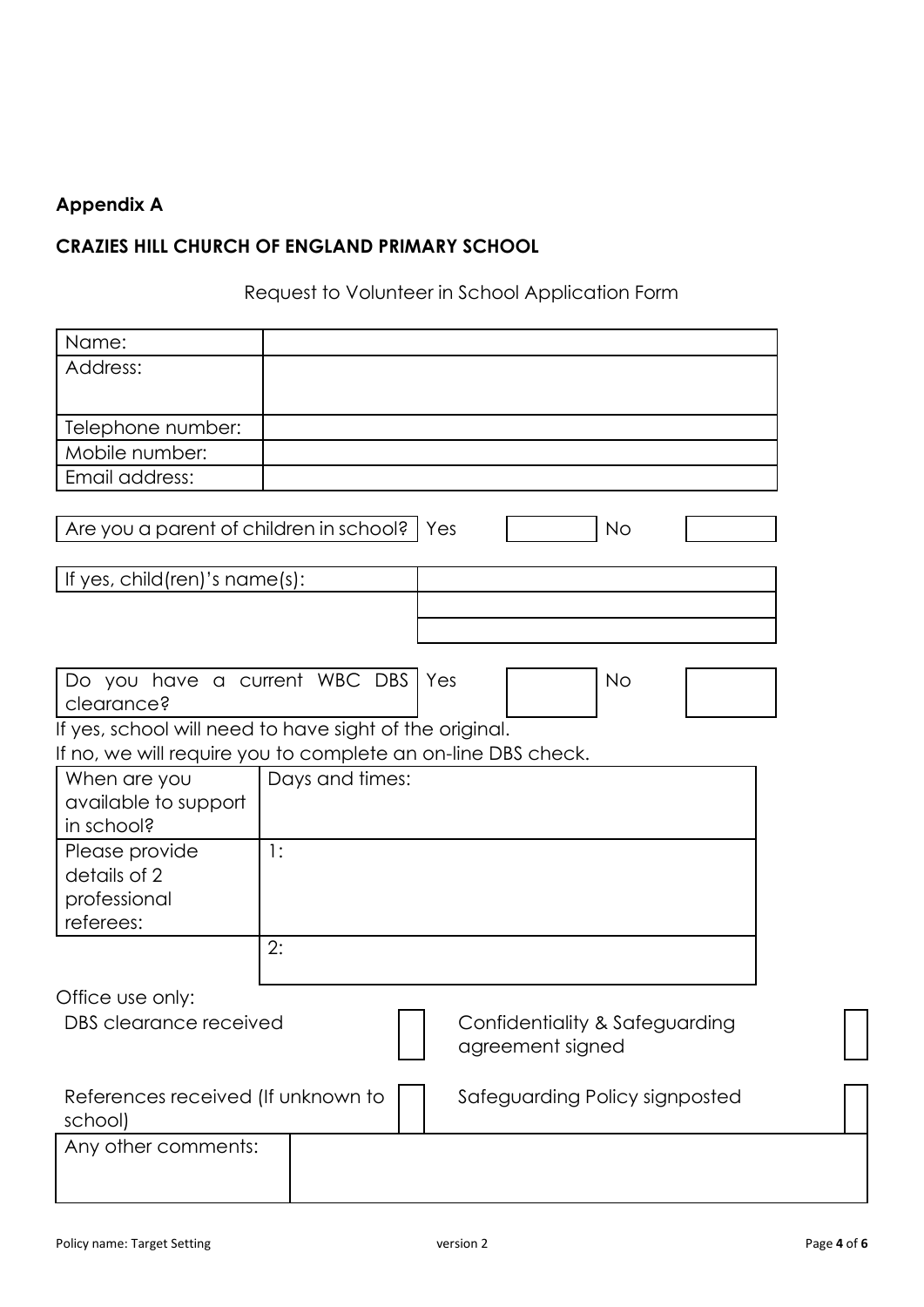# **Appendix B**

### **CRAZIES HILL CHURCH OF ENGLAND PRIMARY SCHOOL**

Volunteer Risk Assessment Form

We will use this template to determine what checks (if any) are required for the volunteer. This risk assessment is based on paragraph 289 of Keeping Children [Safe in Education.](https://www.gov.uk/government/publications/keeping-children-safe-in-education--2)

| ייטטויוטוט א וט טווווא                                                                                                         |                                                                                                                             |               |
|--------------------------------------------------------------------------------------------------------------------------------|-----------------------------------------------------------------------------------------------------------------------------|---------------|
| Area to consider                                                                                                               | notes (highlight/amend/delete as<br>appropriate)                                                                            | level of risk |
| What work will the<br>volunteer be<br>carrying out?                                                                            | Eg. Reading with children / in class support                                                                                |               |
| Will the volunteer<br>be supervised?                                                                                           |                                                                                                                             |               |
| Which area of the<br>school will they be<br>situated?                                                                          |                                                                                                                             |               |
| What is known<br>about the<br>volunteer?<br>E.g. information<br>from staff, parents<br>and other<br>volunteers.                |                                                                                                                             |               |
| Are there 2<br>referees that can<br>advise on<br>suitability if the<br>volunteer has<br>other employment<br>or voluntary work? | If a prospective volunteer is very reluctant<br>to provide references, this may raise<br>questions about their suitability. |               |
| Does the volunteer<br>have a DBS check<br>or has the school<br>begun this<br>process?                                          |                                                                                                                             |               |
| How will the<br>school ensure the<br>volunteer is<br>supervised in<br>school whilst<br>awaiting the DBS?                       |                                                                                                                             |               |

Name of volunteer: